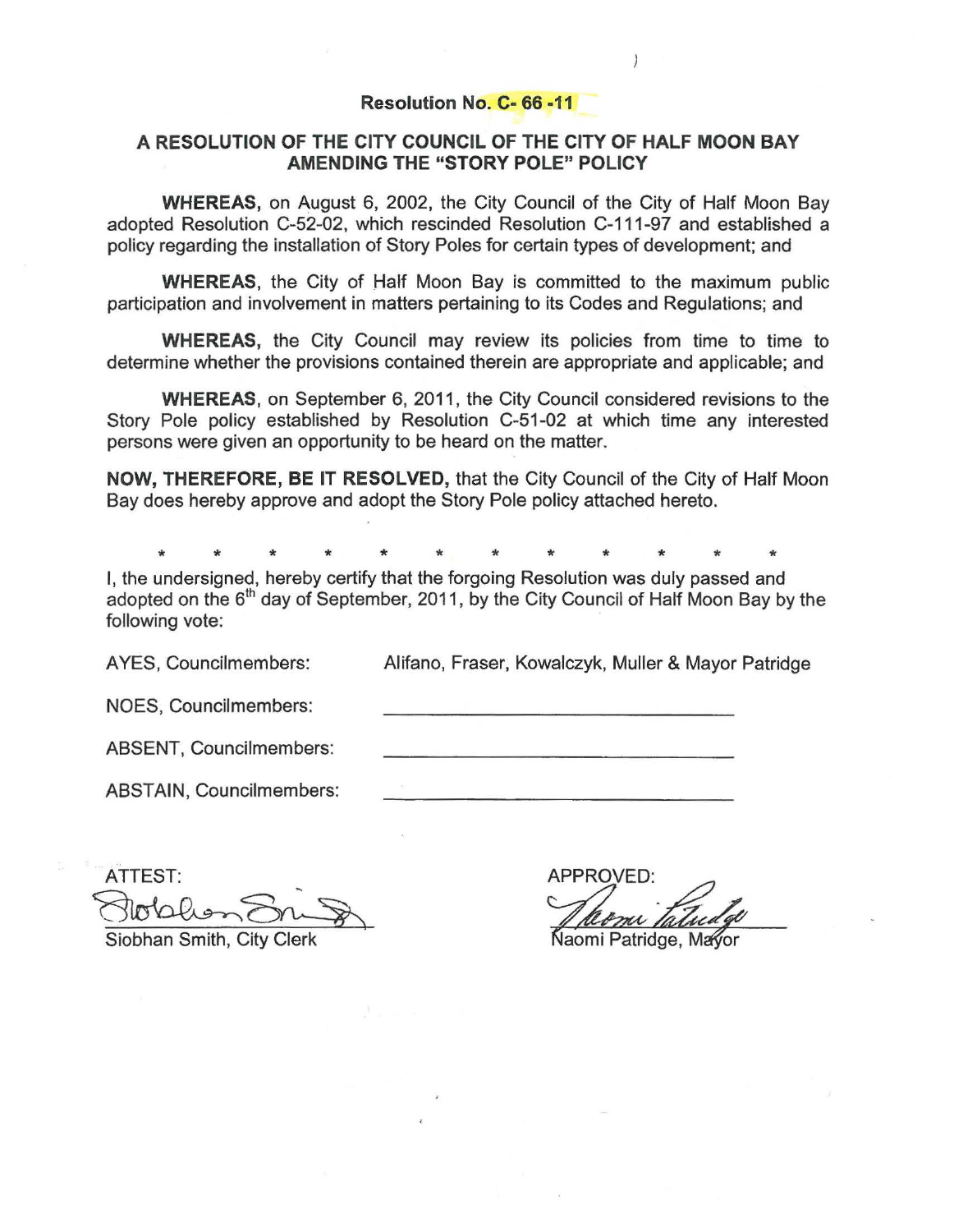# **CITY OF HALF MOON BAY STORY POLE POLICY**

- 1. Story Poles shall be installed prior to the approval of a Coastal Development Permit for any proposed development that:
	- a) requires either an exception or variance; or
	- b) is located in an area that is substantially undeveloped; or
	- c) is located in an area designated as any of the Visual Resources Areas defined in Chapter 18.37 of the Zoning Code.
- 2. The applicant shall have Story Poles installed on the site of the proposed development no less than six days prior to the initial public hearing for the project and they shall remain in place until the designated appeal period has expired.
- 3. The applicant shall ensure that the Story Poles accurately depict the full extent of the proposed structure. The total height of the proposed structure delineated by the Story Poles shall be measured from the existing grade and shall include both the height of the building pad (if possible) and the height of the structure proposed to be constructed on the pad. Netting shall be placed around the perimeter of the proposed building footprint at the elevation of the proposed building pad and shall simulate the proposed roofline as shown in Attachment A.
- 4. The applicant or an authorized representative shall submit to the Planning Department an affidavit certifying that the Story Poles' depiction of the height, foundation, footprint and location of the proposed structure on the site are true and accurate, together with photographs of the Story Poles once installed.
- 5. The Planning Director may waive or modify these requirements where the installation of Story Poles would unduly interfere with the use of the property or where other circumstances would render the installation of Story Poles impractical.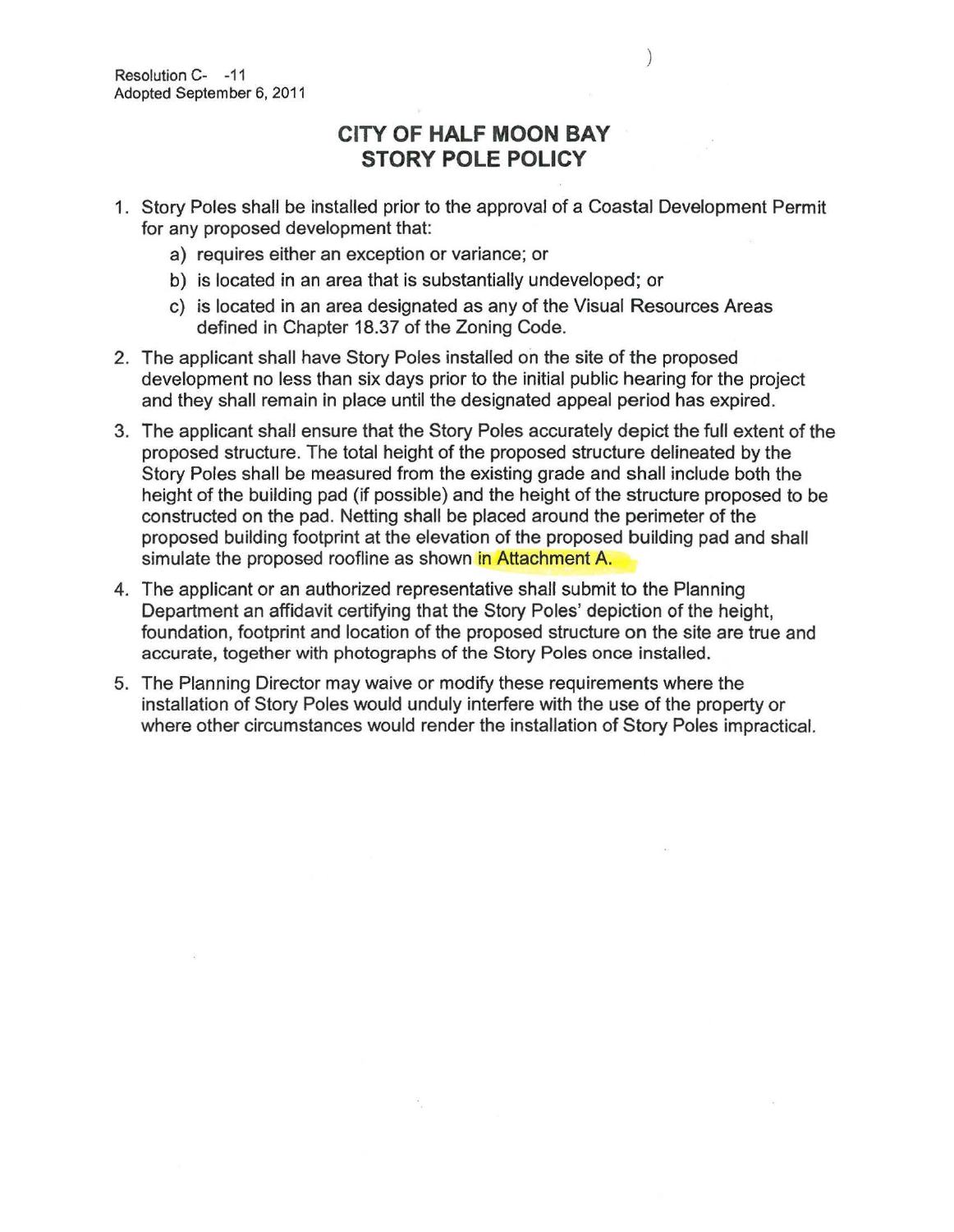#### ATTACHMENT A

# STAKING AND NETTING

Netting at least 2 (two) feet wide of woven plastic snow fencing, or another equally suited material (in "international orange," yellow, red or other contrasting color) must be erected to represent the proposed structure. Stakes or support wires must be strong enough to support the netting and accurately maintain the outline of the entire building perimeter and height. The structure must be staked as illustrated below:



Netting must be placed at the height proposed for nny building pad as shown above. The structure height netting must be placed to include the height of the building plus the height of the pad. All heights shall be measured from the existing grade or elevation prior to any grading or alteration of the site.

The applicant shall be responsible for notifying planning staff by telephone immediately after placement of the story poles so that staff can document their placement by taking photographs.